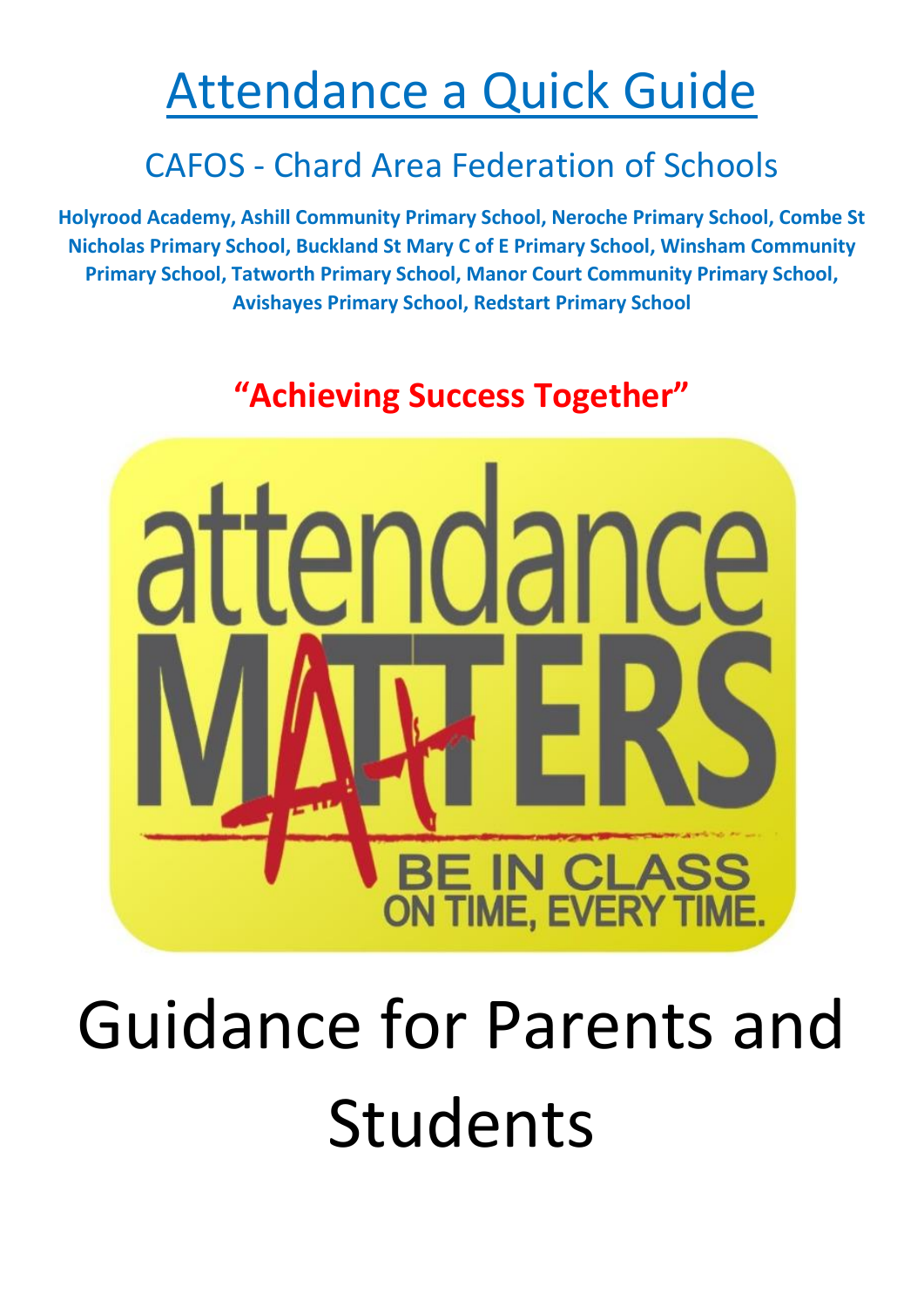### Why Does Attendance Matter?

Research shows that there is a direct link between good attendance and achievement in school. Poor attendance can have a direct effect on a pupil's attainment.

For example, 90% attendance might sound quite good but what this means in reality is:-

- On average half a day's school missed every week
- This would also mean in one year four whole weeks of school would be missed

Pupils whose attendance is good are more likely to feel happy within their peer group socially, feel better able to "keep up" academically and more able to cope with the many demands of a busy school life. Good attendance habits and punctuality in school are often carried into later life.

### Good attendance and punctuality to lessons

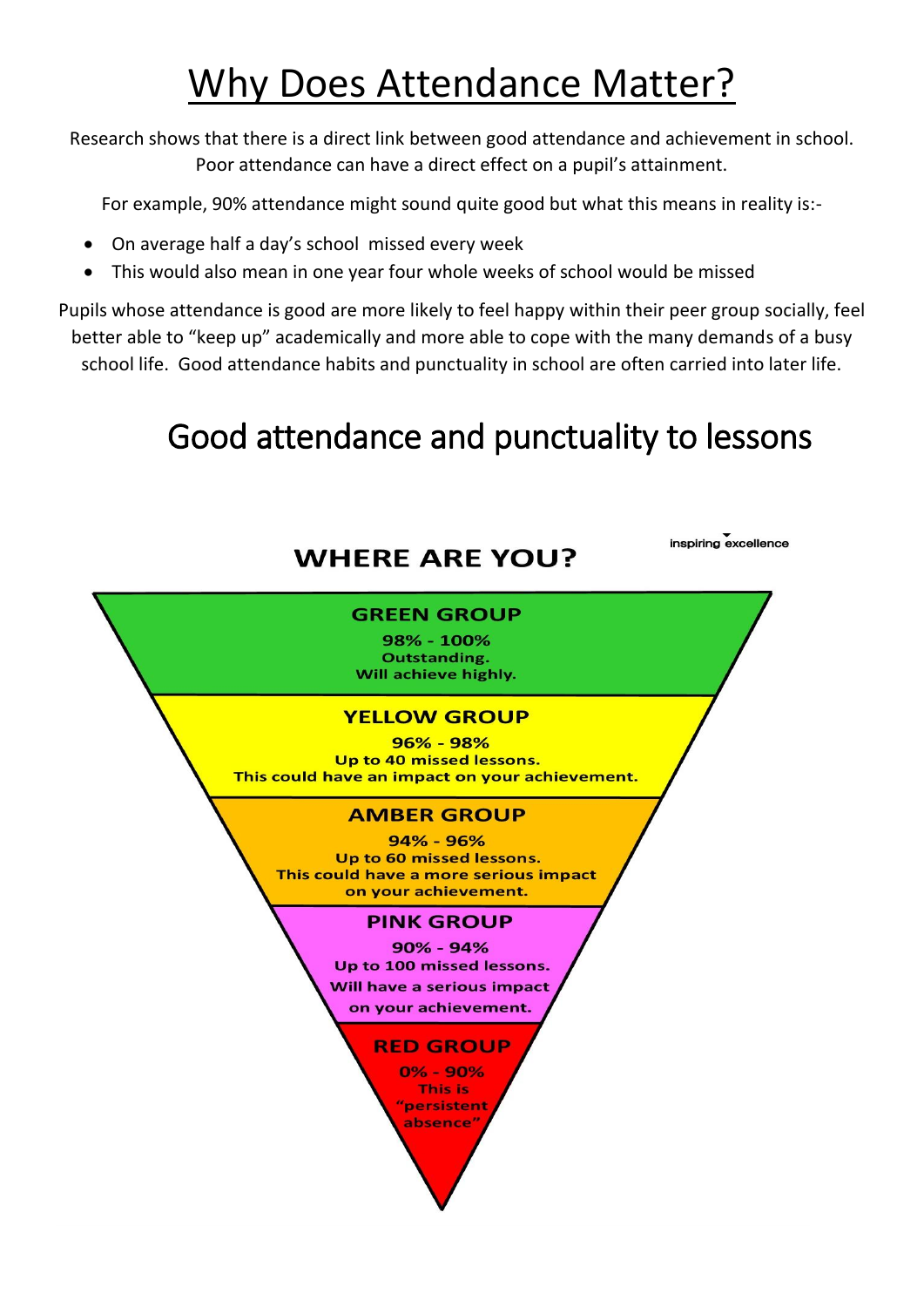## Attendance Ladder



| Issues affecting school<br>attendance:- |
|-----------------------------------------|
| Term Time Leave (holidays)              |
| <b>Illness</b>                          |
| <b>Medical Appointments</b>             |
| School Refusal                          |
| Other circumstances                     |
| <b>Family Bereavement</b>               |

**Term Time Leave** - The law states parents do not have the right to take their children out of school for holidays during term time. Any request for term time leave must be made in writing to the Headteacher in advance. Requests will not usually be granted. The Headteacher will only authorise term time leave in EXCEPTIONAL  $circumstances,$  in line with the DfE guidelines. Any absence through term time leave could result in a Penalty Notice being issued to each parent for

Illness - Schools and Academies do not expect parents to send their child into school if they are genuinely unwell. If your child is going to be absent for 5 consecutive school days a request for medical evidence may be made. The School or Academy requires medical evidence for all absences. This is considered to be supporting medical evidence. Copy of appointment slip, copy prescription, copy packaging of medicines etc. We would never ask for any form of evidence which would cost you money.  $\epsilon$  poronto to cond the

**Medical Appointments** – We would ask, where possible that medical and dental appointments are made outside of school time. We appreciate that this cannot always be the case. It would also help if your child can attend before or after any medical, hospital or dental appointments.

**School Refusal** – If you are having issues with your child school refusing, seek immediate help from staff at school. Absences would be unauthorised and could lead to further action involving the Education Welfare Service.

**Other Circumstances** – these can be absences for religious observance, marriage of parent or close relative, non-curriculum exams or tests, visits to another school, interviews for college etc. Please discuss with your child's school beforehand. These absences would usually be authorised.

**Family Bereavement** – this is considered an authorised absence. Please inform the school beforehand.